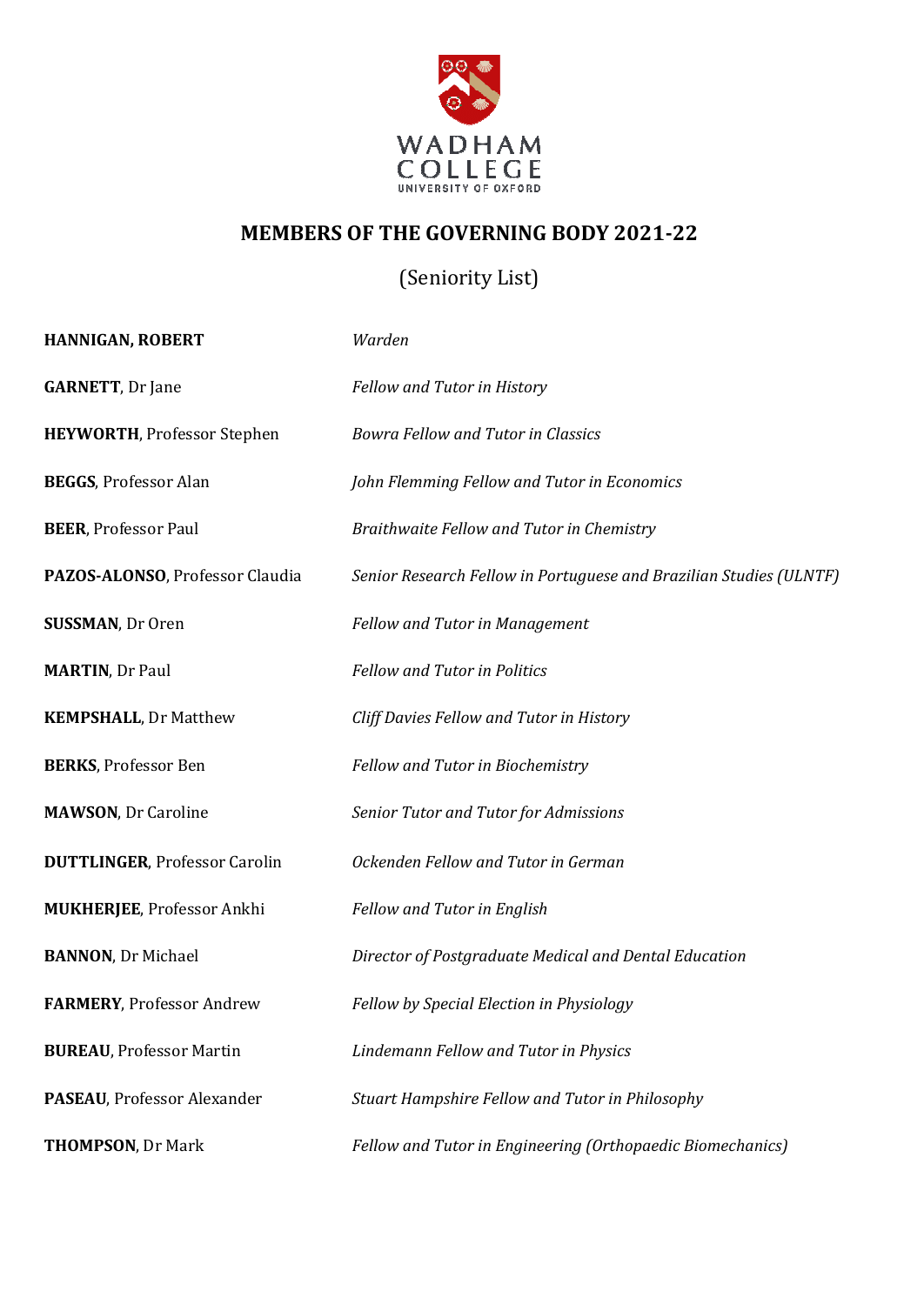| HERZIG, Professor Edmund                  | Masoumeh and Fereydoon Soudauar Professor of Persian Studies             |
|-------------------------------------------|--------------------------------------------------------------------------|
| <b>BULLOCK, Professor Philip</b>          | Yeltsin Fellow and Tutor in Russian                                      |
| <b>THONEMANN, Professor Peter</b>         | Forrest Derow Fellow and Tutor in Ancient History                        |
| <b>CLARKE, Professor Eric</b>             | Heather Professor of Music                                               |
| RADAELLI, Professor Paolo                 | Dr Lee's Professor of Experimental Philosophy                            |
| <b>SUMMERFIELD, Professor Christopher</b> | FSE in Psychology                                                        |
| <b>DIXON, Professor Darren</b>            | Knowles Williams Fellow and Tutor in Chemistry                           |
| <b>SEDDON, Professor Nathalie</b>         | Fellow and Tutor in Biology                                              |
| <b>HILLENBRAND, Dr Margaret</b>           | Fellow and Tutor in Oriental Studies (Chinese)                           |
| <b>LLOYD, Mrs Frances</b>                 | Domestic Bursar                                                          |
| <b>COHEN, Dr Emma</b>                     | <b>Fellow and Tutor in Human Sciences</b>                                |
| <b>GRIFFITHS, Dr Jane</b>                 | Placito Fellow and Tutor in English                                      |
| <b>ZANETTI, Professor Francesco</b>       | David Richards Fellow and Tutor in Economics                             |
| <b>RITTER, Professor Alexander</b>        | The Roger Penrose Fellow and Tutor in Mathematics                        |
| HAGE, Ms Julie                            | Development Director                                                     |
| <b>BROOKSHAW, Professor Dominic</b>       | SRF in Persian (ULNTF)                                                   |
| <b>SINCLAIR, Dr Tom</b>                   | Fellow and Tutor in Philosophy                                           |
| <b>SIMPSON, Dr Thomas</b>                 | Senior Research Fellow in Philosophy and Public Policy (Blavatnik ULNTF) |
| <b>SHAMONINA, Professor Ekaterina</b>     | Fellow and Tutor in Engineering Science                                  |
| <b>CASTREJÓN-PITA, Professor Alfonso</b>  | Fellow and Tutor in Engineering Science                                  |
| <b>STEEL, Dr Sandy</b>                    | Mr Lee Shau Kee's Sir Man Kam Lo Fellow and Tutor in Law                 |
| <b>GILDAY</b> , Dr Lydia                  | FSE in Chemistry                                                         |
| POWRIE, Professor Fiona                   | Professor of Musculo-Skeletal Sciences                                   |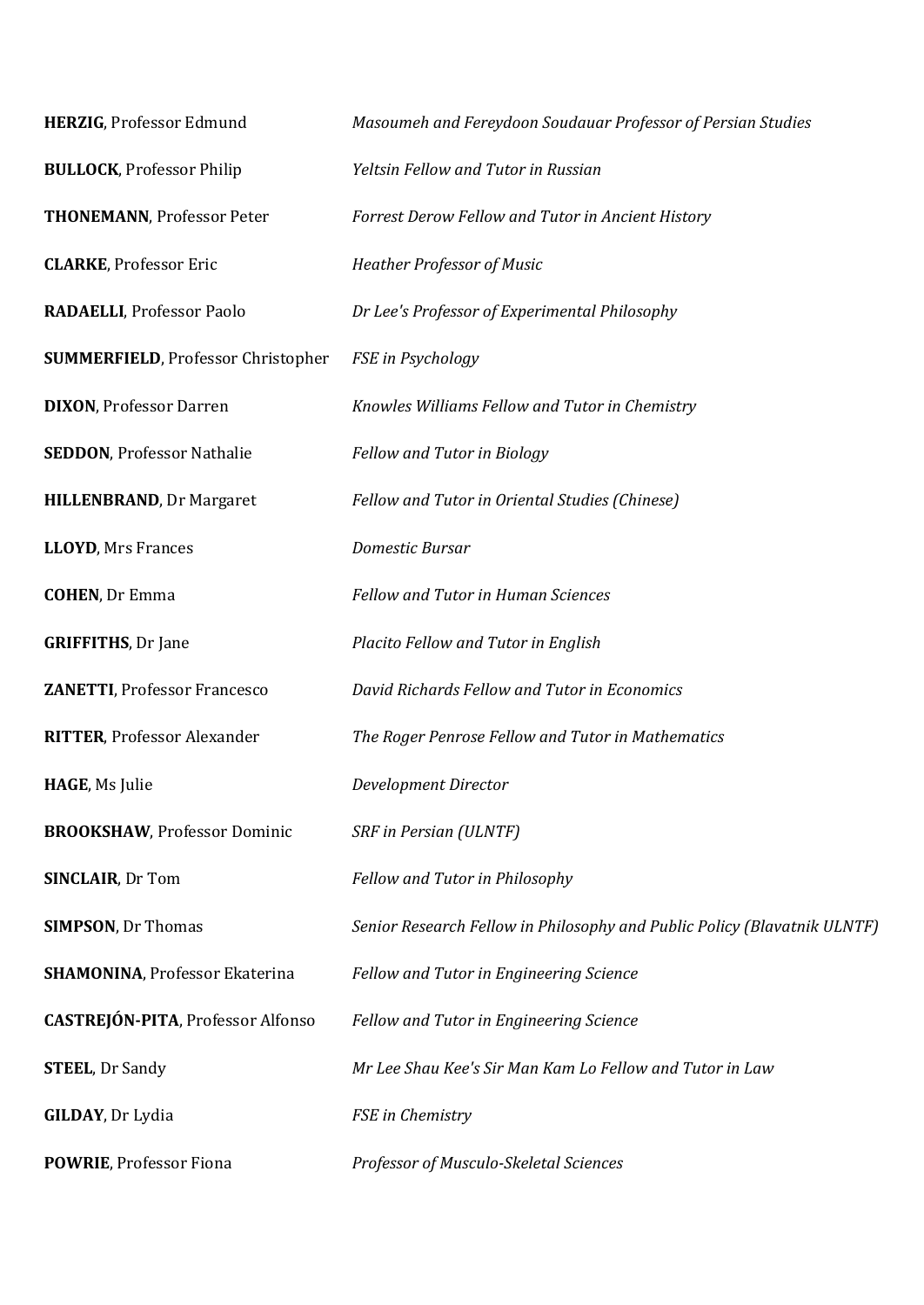| VÁZQUEZ-MEDINA, Dr Olivia               | Fellow and Tutor in Spanish                                      |  |
|-----------------------------------------|------------------------------------------------------------------|--|
| <b>MARTIN, Professor Ursula</b>         | Senior Research Fellow in Computer Science                       |  |
| KÜGLE, Professor Karl                   | Senior Research Fellow in Music                                  |  |
| <b>SCHAFER-NAMEKI, Professor Sakura</b> | <b>Senior Research Fellow in Mathematics</b>                     |  |
| ALSOP, Dr Peter                         | <b>Finance Bursar</b>                                            |  |
| <b>MCLAUGHLIN, Dr Emily</b>             | <b>Fellow and Tutor in French</b>                                |  |
| RAUSCHENBACH, Dr Stephan                | Fellow and Tutor in Chemistry                                    |  |
| <b>GULLEROVA, Dr Monika</b>             | Lee Placito Tutorial Fellow in Medicine [Missing from database?] |  |
| <b>CAOLA, Professor Fabrizio</b>        | <b>UL</b> in Physics                                             |  |
| <b>DAVIS, Professor Seamus</b>          | <b>SRF</b> in Physics                                            |  |
| <b>SIMSON, Dr Rebecca</b>               | JRF in Economic History                                          |  |
| ZACHHUBER, Dr Juliane                   | FSE in Ancient History                                           |  |
| <b>EASTON-CALABRIA, Dr Evan</b>         | JRF in Social Sciences                                           |  |
| <b>DOAN</b> , Dr Natalia                | Okinaga JRF in Japanese Studies                                  |  |
| <b>LICAUSI</b> , Dr Francesco           | UL in Biology (Plant Sciences)                                   |  |
| <b>BALISTER, Professor Paul</b>         | <b>UL</b> in Maths                                               |  |
| <b>SOUTHCOMBE, Dr George</b>            | <b>FSE</b> in History                                            |  |
| <b>CHRISTENSEN, Dr Hannah</b>           | <b>UL</b> in Physics                                             |  |
| <b>GRACE, Dr Molly</b>                  | FSE in Biology                                                   |  |
| <b>CULLINAN HERRING, Dr Sarah</b>       | <b>Hody FSE in Classics</b>                                      |  |
| FROGGATT, Dr Michael                    | FSE; Senior Tutor and Tutor for Admissions (2020-2)              |  |
| SZABO, Mr Attila                        | Keeley-Rutherford JRF in Physics                                 |  |
| <b>MCDERMOTT, Dr Lucy</b>               | JRF in Medical Sciences                                          |  |
| MOODY, Dr Laura                         | JRF in Plant Sciences (MPLS JRF)                                 |  |
| ALDAY, Prof. Luis Fernando              | Rouse Ball Professor in Maths                                    |  |
| <b>STARESINA, Dr Bernard</b>            | UL in Experimental Psychology                                    |  |